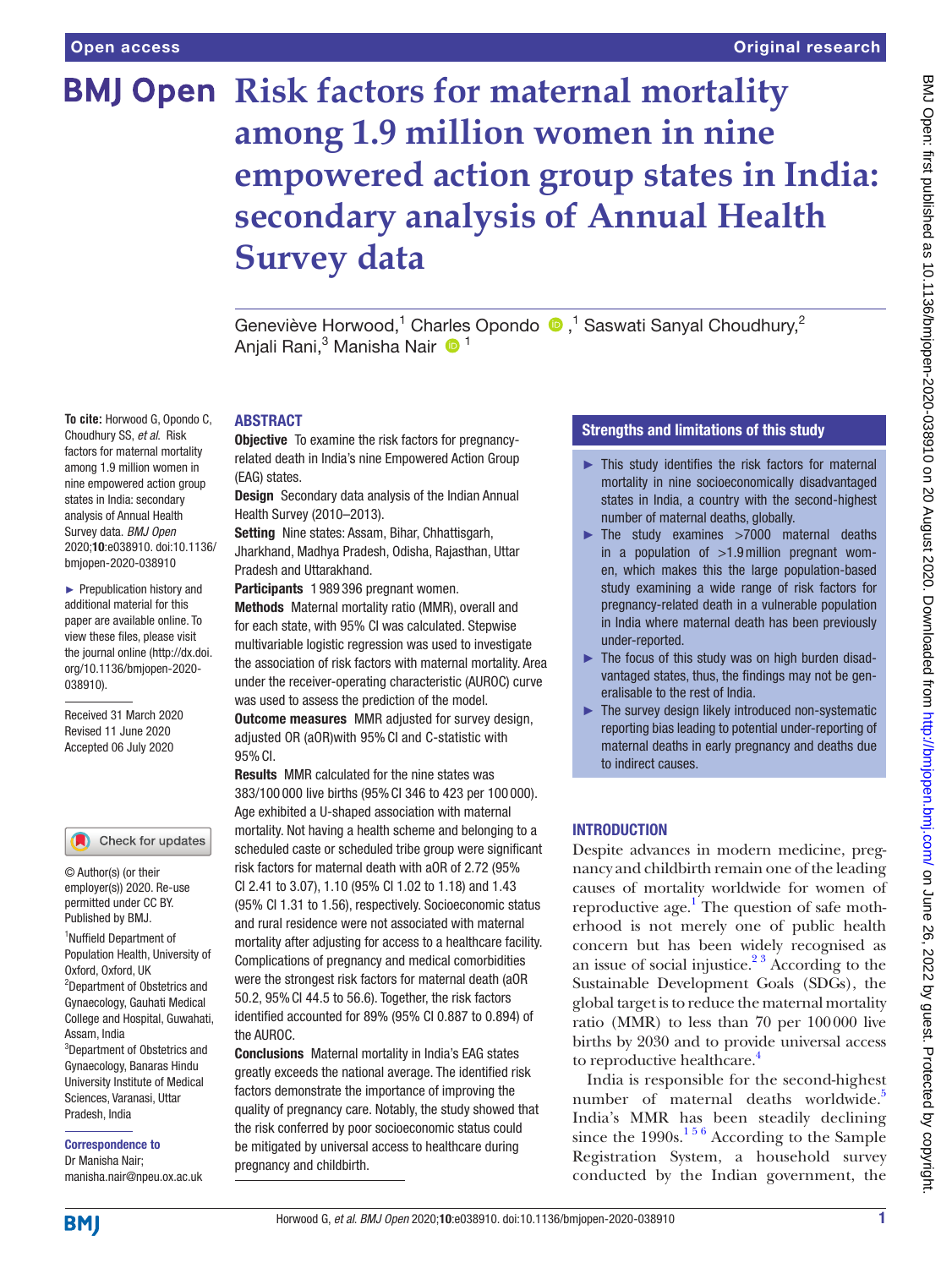MMR dropped from over 400 per 100 000 in the early 1990s, to 230 in 2008 and to 130 per 100000 between  $2014$  and  $2016<sup>5</sup>$  $2016<sup>5</sup>$  $2016<sup>5</sup>$  In comparison, the global MMR in  $2015$ was estimated at 21[6](#page-8-4) ( $95\%$  CI 207 to 249).<sup>6</sup> However, this downward trend masks staggering within-country variations in maternal mortality. For example, in the southern state of Kerala, in India, the MMR was reported to be as low as 61 per 100000 live births in 2013 whereas in the northern state of Bihar it was 208 per 100 000 live births.<sup>[5](#page-8-3)</sup> This inequality in the burden of maternal deaths between northern and southern states is reflected by other socio-economic indicators such as poverty and education<sup>[7](#page-8-5)</sup> which could influence access to care during pregnancy and postpartum.<sup>[8](#page-8-6)</sup>

The government of India launched the National Rural Health Mission (NRHM) in 2005, to improve access to good quality healthcare services for socioeconomically disadvantaged population concentrating its efforts on nine Empowered Action Group (EAG) States.<sup>910</sup> These are Assam, Bihar, Chhattisgarh, Jharkhand, Madhya Pradesh, Odisha, Rajasthan, Uttar Pradesh and Uttarakhand. The EAG states and Assam together account for about 50% of the total population,  $61\%$  of the total births,  $71\%$  of the infant deaths and 72% of the under-5 deaths in India.[10](#page-8-8) Under NRHM, multiple maternal health programmes were developed. Examples include the Janani Suraksha Yojana (JSY), a cash-incentive scheme, $\frac{11}{11}$  $\frac{11}{11}$  $\frac{11}{11}$  whose objective is to promote institutional deliveries, and introduction of a large cadre of community health workers known as Accredited Social Health Activists (ASHAs). These health schemes are generally aimed at impoverished or marginalised women to facilitate access to healthcare.

Despite these efforts, little is known about the population-level risk factors that influence maternal death in the vulnerable population in these states. The objective of this study was to examine the risk factors for pregnancy-related death in India's nine EAG states using a large-scale population-based dataset.

# **METHODS**

### Study design

This study is a secondary data analysis of the Annual Health Survey (AHS), a government household survey conducted between 2010 and 2013 in the nine EAG states.

### Data source

The AHS is a large household survey of over 4million households. The survey was conducted every year between 2010 and 2013 in the nine EAG states. Compared with the Demographic and Household surveys, AHS collected more detailed information on events and outcomes related to women's reproductive health and pregnancy occurring between 1 January 2007 and 31 December  $2009$ .<sup>10</sup> The survey used a stratified simple random sampling strategy. It recorded information regarding demographic and socioeconomic characteristics, reproductive and sexual health information and maternal death. The maternal

# Box 1 Definitions related to maternal death

# <span id="page-1-0"></span>Maternal death

Death of a woman while pregnant or within 42 days of termination of pregnancy, irrespective of the duration and site of the pregnancy, from any cause related to or aggravated by the pregnancy or its manage-ment, but not from accidental or incidental causes.<sup>[5](#page-8-3)</sup>

## Maternal mortality ratio

Number of maternal deaths per 100 000 livebirths.<sup>[5](#page-8-3)</sup>

death questionnaire gathered information from a member of the household in which a woman had died in pregnancy or postpartum during the reference period.<sup>[10](#page-8-8)</sup> The questionnaire focused on identified delays to care and factors contributing to death, but the methodology was not comparable to the conventional verbal autopsy. The information on 'delay' in the dataset were mainly categorised into 'delay on the part of the woman or the family in recognising the danger signs or seriousness of the complication', 'delay in accessing healthcare' or 'delay in receiving appropriate healthcare'.

## Study sample

The study included 1991915 women reporting a pregnancy within the defined survey time frame and 7444 pregnancy-related deaths as reported by a member of the same household. Women were excluded if their age was outside the reproductive window. While the WHO considers the reproductive age to be 15–49 years, pregnancies occurring at age 13 and above were considered plausible and were included in the analysis. Women with missing survey weights or missing pregnancy outcomes were excluded. In the mortality data set, deaths occurring outside the time frame included in the definition of maternal death (see [box](#page-1-0) 1) were excluded. While abortion-related deaths were recorded, the survey did not ask household members to identify factors associated with death in the case of women dying after an abortion. Therefore, all women, whether survived or died (including abortion-related deaths) were included in calculating the MMRs, but due to the lack of information, women who had an abortion in the reported index pregnancy (whether survived or died) were excluded from the risk factor analysis. [Online supplementary figure S1](https://dx.doi.org/10.1136/bmjopen-2020-038910)  depicts the study sample derivation.

### Variable choice and extraction

A systematic search of the literature was undertaken by interrogating the MEDLINE, Embase and Global Health databases as well as the WHO's list of publications, to identify potential risk factors for maternal death in India. Using the literature search, hypothesised predictors of maternal mortality specific to our study setting were divided into broad categories of distal, intermediate and proximal factors guided by the WHO's conceptual framework of the social determinants of health.<sup>12</sup> The theoretical framework is depicted in [online supplementary figure S2](https://dx.doi.org/10.1136/bmjopen-2020-038910).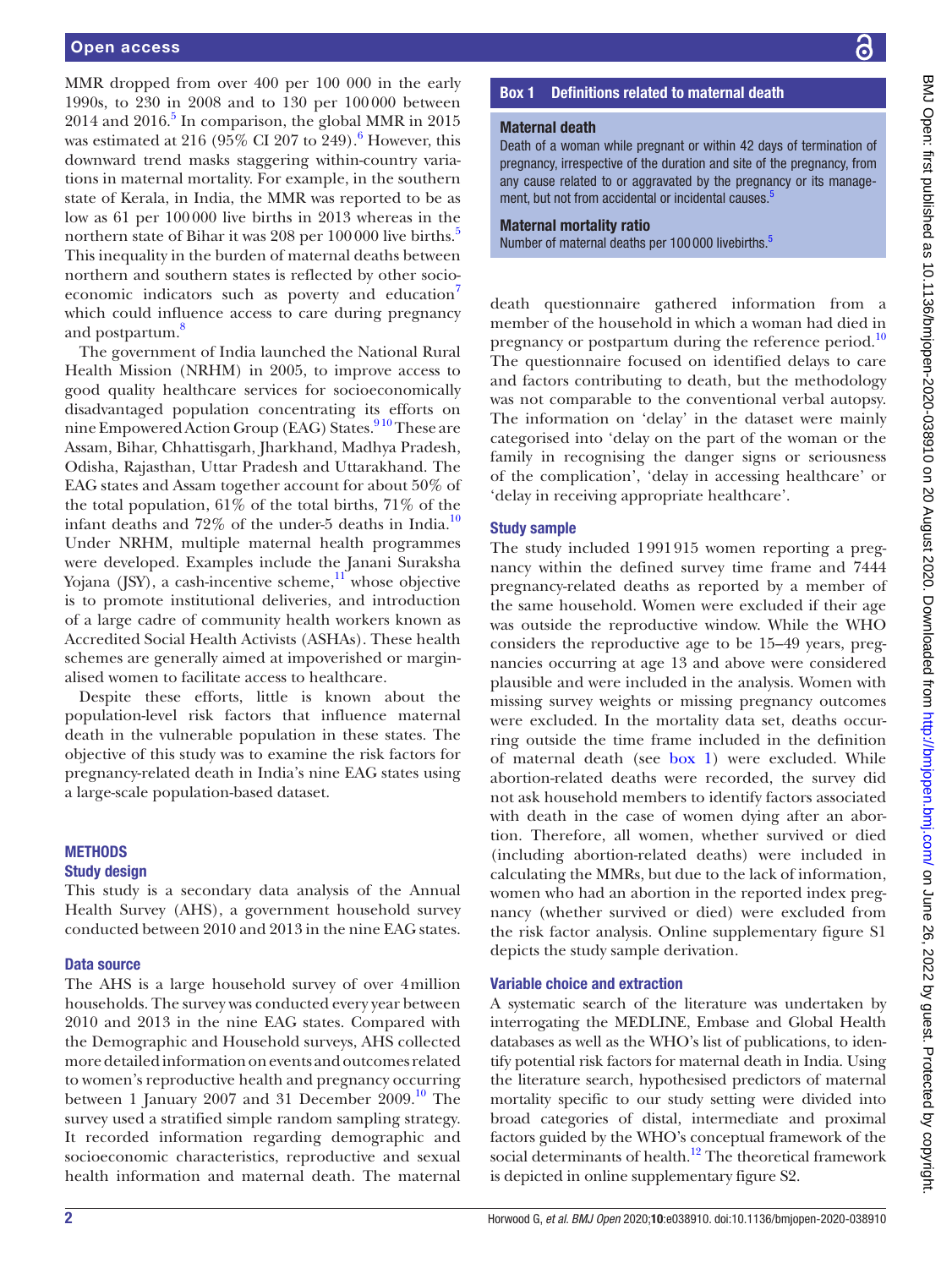<span id="page-2-0"></span>

| <b>Table 1</b> Baseline characteristics of the women included in |
|------------------------------------------------------------------|
| the study population*                                            |

| trie stuuy population                 |                        |                        |
|---------------------------------------|------------------------|------------------------|
|                                       | <b>Surviving women</b> | <b>Maternal deaths</b> |
| N.                                    | 1982398                | 6998                   |
| Age (years)†                          | 26.0 (23-30)           | 26.0 (22-32)           |
| <b>State</b>                          |                        |                        |
| Assam                                 | 168 040 (5%)           | 812 (7.1%)             |
| <b>Bihar</b>                          | 353 043 (18.5%)        | 1247 (18.6%)           |
| Chhattisgarh                          | 106 416 (4.1%)         | 335 (3.5%)             |
| Jharkhand                             | 162 987 (5.3%)         | 647 (4.8%)             |
| Madhya Pradesh                        | 233 964 (12.0%)        | 742 (11.2%)            |
| Odisha                                | 121 777 (4.7%)         | 649 (6.5%)             |
| Rajasthan                             | 150 668 (9.1%)         | 529 (8.9%)             |
| <b>Uttar Pradesh</b>                  | 538 160 (39.9%)        | 1778 (38.6%)           |
| Uttarakhand                           | 147 343 (1.5%)         | 259 (0.8%)             |
| Region of residence                   |                        |                        |
| Rural                                 | 1 690 156 (82.8%)      | 6118 (85.5%)           |
| Urban                                 | 292 242 (17.2%)        | 738 (13.1%)            |
| Missing‡                              | 0                      | 142 (1.5%)             |
| Religion                              |                        |                        |
| <b>Buddhist</b>                       | 956 (< 0.01%)          | $2 (-0.01\%)$          |
| Christian                             | 26 109 (1.1%)          | 114 (1.2%)             |
| Hindu                                 | 1 632 888 (81.4%)      |                        |
|                                       |                        | 5813 (83.0%)           |
| Jain                                  | 2074 (0.1%)            | $4$ (<0.01%)           |
| Muslim                                | 292 640 (16.4%)        | 903 (13.9%)            |
| Sikh                                  | 4713 (0.2%)            | 14 (0.2%)              |
| Other                                 | 21 206 (0.5%)          | 83 (0.6%)              |
| Missing‡                              | 1812 (0.1%)            | 65 (1.1 %)             |
| Social group                          |                        |                        |
| <b>SC</b>                             | 386 169 (20.6%)        | 1533 (23.3%)           |
| ST                                    | 244 057 (10.5%)        | 1082 (12.2%)           |
| <b>Others</b>                         | 1 350 426 (68.7%)      | 4318 (63.4%)           |
| Missing‡                              | 1746 (0.1%)            | 65 (1.1%)              |
| Has health scheme                     |                        |                        |
| No                                    | 1826 156 (92.7%)       | 6552 (93.9%)           |
| Yes                                   | 15 6242 (7.3%)         | 446 (6.1%)             |
| Wealth index quintile                 |                        |                        |
| Poorest                               | 397 828 (20.1%)        | 1492 (21.9%)           |
| 2                                     | 397 338 (21.8%)        | 1588 (23.9%)           |
| 3                                     | 397 600 (20.4%)        | 1400 (20.6%)           |
| 4                                     | 395 890 (18.7%)        | 1269 (17.5%)           |
| Wealthiest                            | 393 742 (18.3%)        | 1249 (16.1%)           |
| Accessing a health facility           |                        |                        |
| <b>Yes</b>                            | 1 066 136 (53.1%)      | 2579 (36.1%)           |
| No                                    | 798 811 (40.1%)        | 4322 (63.0%)           |
| Missing‡                              | 117 451 (6.01%)        | 97 (0.9%)              |
| Pregnancy complication or comorbidity |                        |                        |
| No                                    | 1 460 887 (73.0%)      | 535 (6.6%)             |
| Yes                                   | 521 511 (27.0%)        | 6463 (93.4%)           |
|                                       |                        |                        |

\*Characteristics are presented as unweighted counts and survey-weighted frequencies. †Age is presented as the median with IQR.

‡Missing reported here includes women with abortion-related deaths who were not included in the final model for risk factor analysis. SC, scheduled caste; ST, scheduled tribe.

This theoretical framework guided the choice of variables used in the statistical analysis. The mortality questionnaire was brief, so few of the variables identified by

the literature review were available. Of the distal factors identified in the framework, those available were place of residence, wealth index, having a health scheme (defined as whether the family received benefits from JSY, government health insurance and other health and financial benefit schemes), religion and social group (categorised as 'Schedule caste (SC)', 'Schedule tribe (ST)' and 'Others'; SC and ST are considered socioeconomically disadvantaged groups). Of the intermediate factors, the only variable available was accessing a health facility. For the proximal factors, a binary variable was created distinguishing between women with any complication of pregnancy or medical comorbidity and women with neither. Comorbidities included hypertensive disorders of pregnancy, sepsis, bleeding, jaundice, obstructed or prolonged labour, other pregnancy complications and other medical conditions. Women surviving pregnancy were classified as accessing a health facility if they delivered in a health facility. Women dying in pregnancy were classified as accessing a health facility if they died in a health facility. This classification was based on the presumption that both active labour and acute complications eventually leading to death were comparably crucial events in pregnancy requiring urgent medical care. The questionnaire addressed to surviving women had gathered further information regarding access to care in pregnancy including antenatal care and birth attendant. Conversely, the maternal death questionnaire only included place of death. Both groups' interaction with the healthcare system was therefore solely comparable based on place of death or delivery.

# Statistical analysis

Frequency distributions of binary and categorical variables as well as measures of central tendency for continuous variables were reported. Baseline characteristics were assessed and contrasted between maternal deaths and all surviving women. Frequency distributions of maternal deaths by identified delays to care and by time period of death in relation to pregnancy were examined, stratified by registered and unregistered deaths (defined based on whether the death was registered with the local registrar for vital statistics within the administrative unit). The MMR (defined in [box](#page-1-0) 1) with 95%CI was calculated in each state and for the region overall using surveyweighted counts of maternal deaths and live births.

The univariable association of each potential risk factor with maternal death was explored using simple logistic regression. Stepwise logistic regression was then used to build a multivariable model. The sequential addition of variables to the model was informed by the theoretical framework, where distal factors were added first, followed by intermediate and proximal factors. Statistical interaction between the social group and wealth quintiles was tested. To inform appropriate modelling of the effect of age, tests for departure from linearity and trend were conducted. If the effects of risk factors were found to be markedly attenuated after full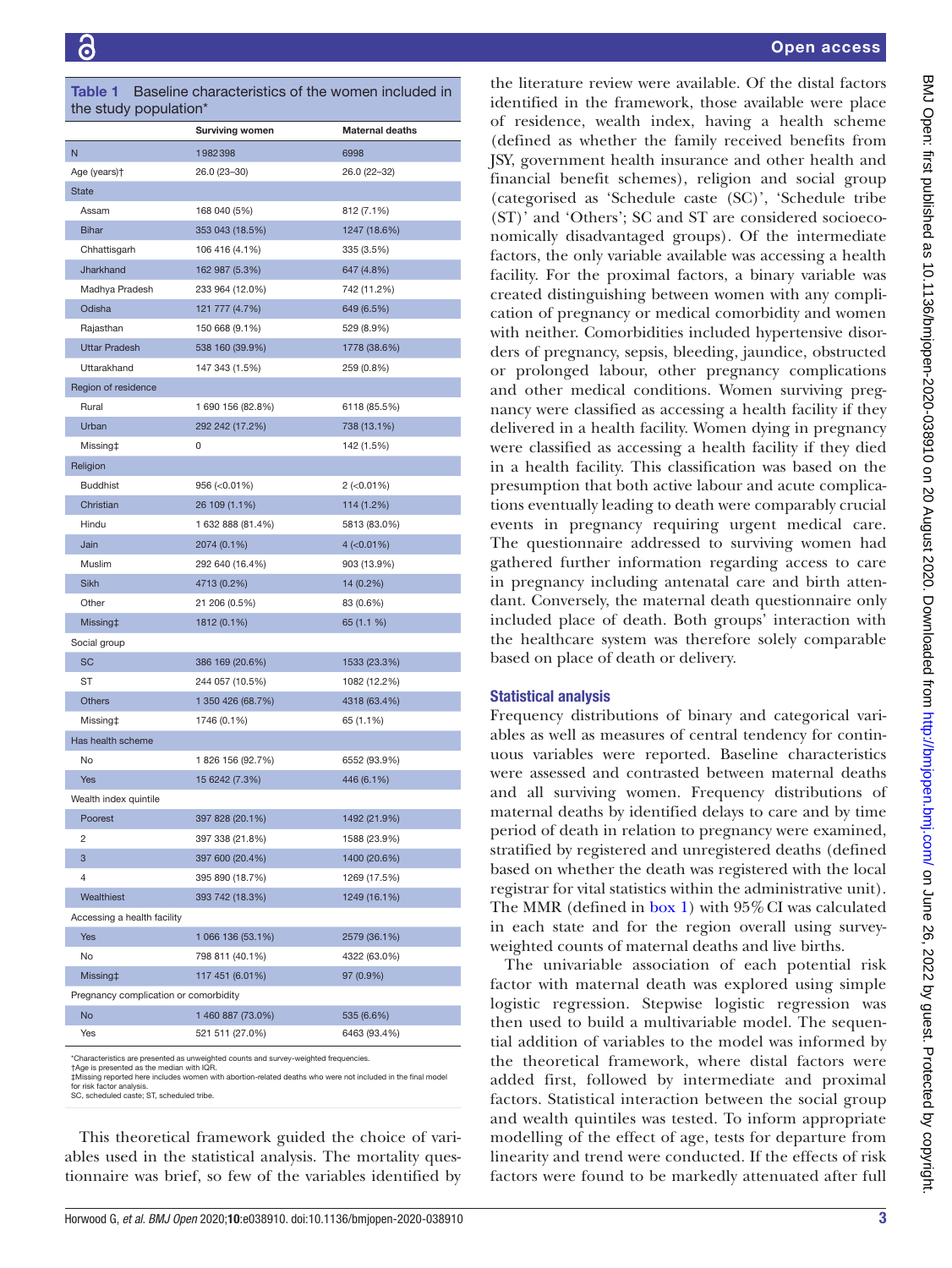adjustment, they were explored further by assessing confounding of the association by distal, intermediate and proximal factors.

Observations were not expected to be independent within clusters; therefore, analyses were adjusted for clustering and sampling design. Wald test estimation-values were reported and a modified Hosmer-Lemeshow test, appropriate for clustered data, was used to assess model goodness of fit. $^{13}$  $^{13}$  $^{13}$  To assess the potential effect of clustering on the variance of the model estimates, SEs were compared between models using Taylor linearised estimates of the variance and models using robust SEs. In addition, point estimates and CIs were compared between models with adjustment for clustering and those without adjustment.

Patterns and amounts of missing data were described for each of the included variables in the final model. While missing information could have been related to other independent variables, it was not thought to be associated with the outcome, and therefore, the data were presumed to be missing at random. An indicator variable for missingness was created for each variable with missing data to explore reasons for missingness using logistic regression. Since the outcome variable was binary (died or survived), multiple imputation by chained equations was used as a method of choice for imputing missing data, and models containing imputed datasets were compared with the complete-case analysis model. As the variables included in our analysis had a very small proportion of missing data, the complete-case analysis was retained as our final model.

To assess the risk prediction of each of the groups of risk factors (distal, intermediate and proximal), the area under the receiver-operating characteristic (AUROC) curves for the models corresponding to the addition of each of these groups were compared.

All analyses were carried out using Stata V.14.2. Twotailed p values of less than 0.05 were considered statistically significant.

## Patient and public involvement

Patient and public were not involved in this secondary analysis of anonymous survey data.

# RESULTS

[Table](#page-2-0) 1 shows the baseline characteristics of women included in the study. The median age was 26 years and was the same for women surviving and women dying in pregnancy. In general, the households with maternal deaths were more likely to be from a rural area and to be from the two lower wealth quintiles, to belong to an SC or ST social group and to not have a health scheme. Of the women surviving pregnancy, 53.1% accessed a health facility compared with only 36.1% of women dying in pregnancy. In addition, 92.4% of the women dying in pregnancy suffered at least one complication of pregnancy, compared with 26.3% of women surviving pregnancy.

### Maternal mortality ratio

The overall MMR was 383 per 100 000 live births (95% CI 346 to 423 per 100000). Two states had an MMR of over 500: Assam (552, 95%CI 507 to 600 per 100000) and Odisha (534, 95%CI 490 to 581 per 100000). The state with the lowest MMR was Uttarakhand accounting for 209 maternal deaths per 100000 live births (95%CI 182 to 239 per 100000). No state had an MMR below 200 ([figure](#page-3-0) 1).

# Delays contributing to maternal death and time period of death

[Figure](#page-4-0) 2 depicts maternal death according to the identified delay most contributing to the death. The delay most frequently cited was inappropriate quality of care at the health facility (55.1%). Lack of care-seeking was the second most important delay  $(18.1\%)$ , followed by difficulty in reaching the facility (15.3%). In the groups expressing a delay in care-seeking or in reaching the facility, over 80% had not registered the death. Conversely, in those expressing a delay in quality of care, 57% had registered the death. The majority of the deaths were



<span id="page-3-0"></span>Figure 1 Maternal mortality ratio (MMR) by state and overall. Source: Annual Health Survey, India.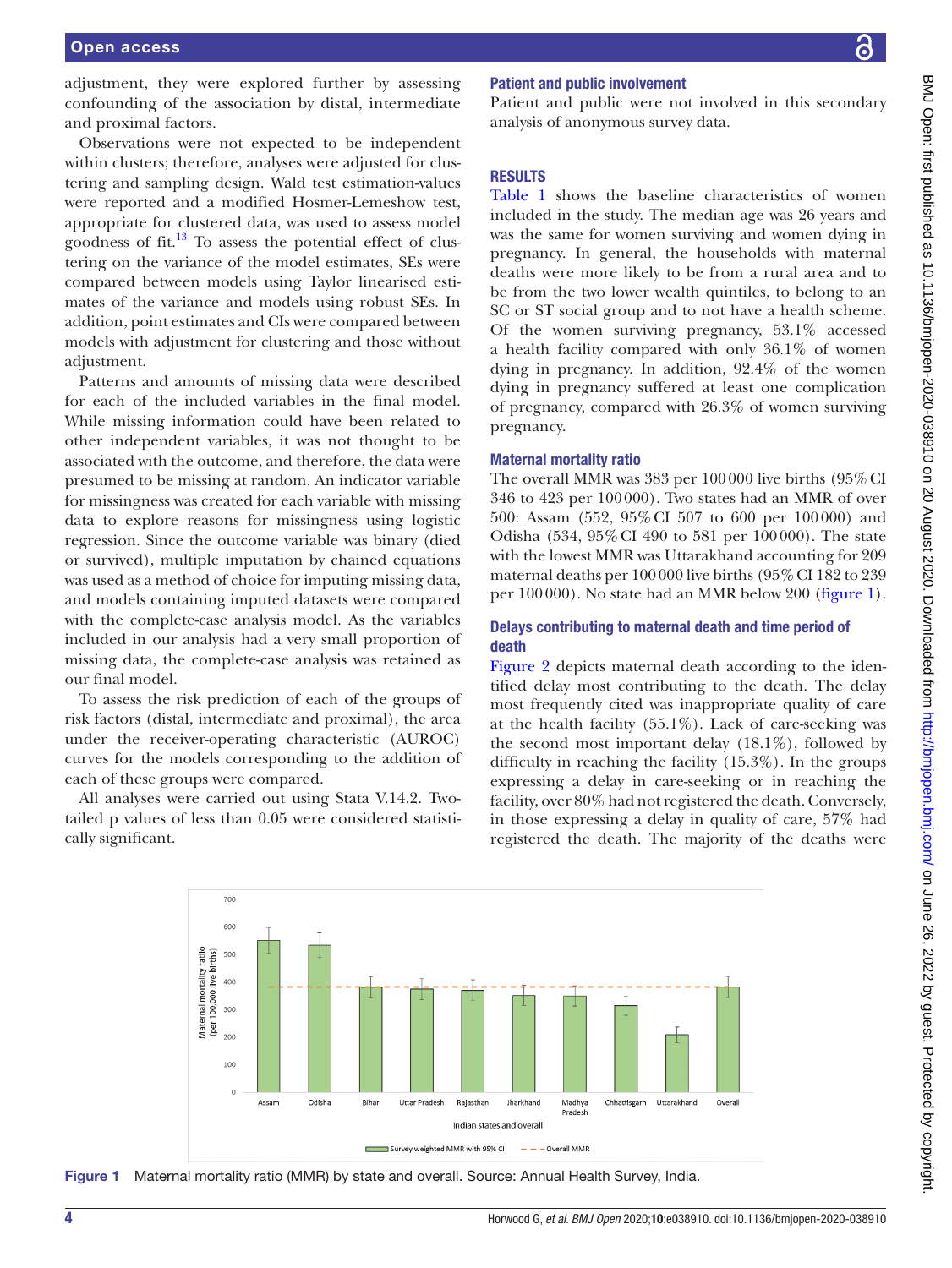

Figure 2 Frequencies of maternal death according to the delay cited by household members as most contributing to the death. Note: maternal death frequencies are presented as survey-weighted frequencies. Unweighted counts of maternal deaths for each delay are presented over each bar. For each delay, maternal deaths are divided by the proportion of registered and unregistered deaths.

in the antenatal period (about  $40\%$ ), followed by intrapartum and postpartum deaths. More than half of the deaths in each time period were unregistered [\(figure](#page-4-1) 3).

#### Risk factors for maternal mortality

There was a departure from linearity in the association between age and maternal death and as such, age was coded as a categorical variable. Women between the ages of 25–29 years were least likely to die during pregnancy. The youngest age group, women between 13 and 19 years, was the group with the highest risk of death in pregnancy (adjusted OR (aOR) 3.66, 95%CI 3.27 to 4.10), followed by the eldest group of women of between 40 and 49 years of age (aOR 2.80, 95%CI 2.49 to 3.15). Age exhibited a strong U-shaped relationship with maternal death and this <span id="page-4-0"></span>relationship was largely unchanged after full adjustment for other risk factors (see [online supplementary figure S3\)](https://dx.doi.org/10.1136/bmjopen-2020-038910).

After adjustment for all distal factors, the effect size of the association between rural residence, social group, health scheme and maternal death were all mildly attenuated but remained significant. There was a trend of association across wealth quintile groups and maternal death. Associations between not having a health scheme, accessing a health facility or the presence of a complication with maternal death were all strengthened after adjustment for distal factors ([table](#page-5-0) 2). However, attenuation of the associations of place of residence, wealth index and social group with maternal death occurred after adjustment for the presence of a complication or medical comorbidity



<span id="page-4-1"></span>Figure 3 Frequencies of maternal death according to the time period in relation to pregnancy. Note: maternal death frequencies are presented as survey-weighted frequencies. Unweighted counts of maternal death for each time period are presented over each bar. In each time period, maternal deaths are divided by the proportion of registered and unregistered deaths.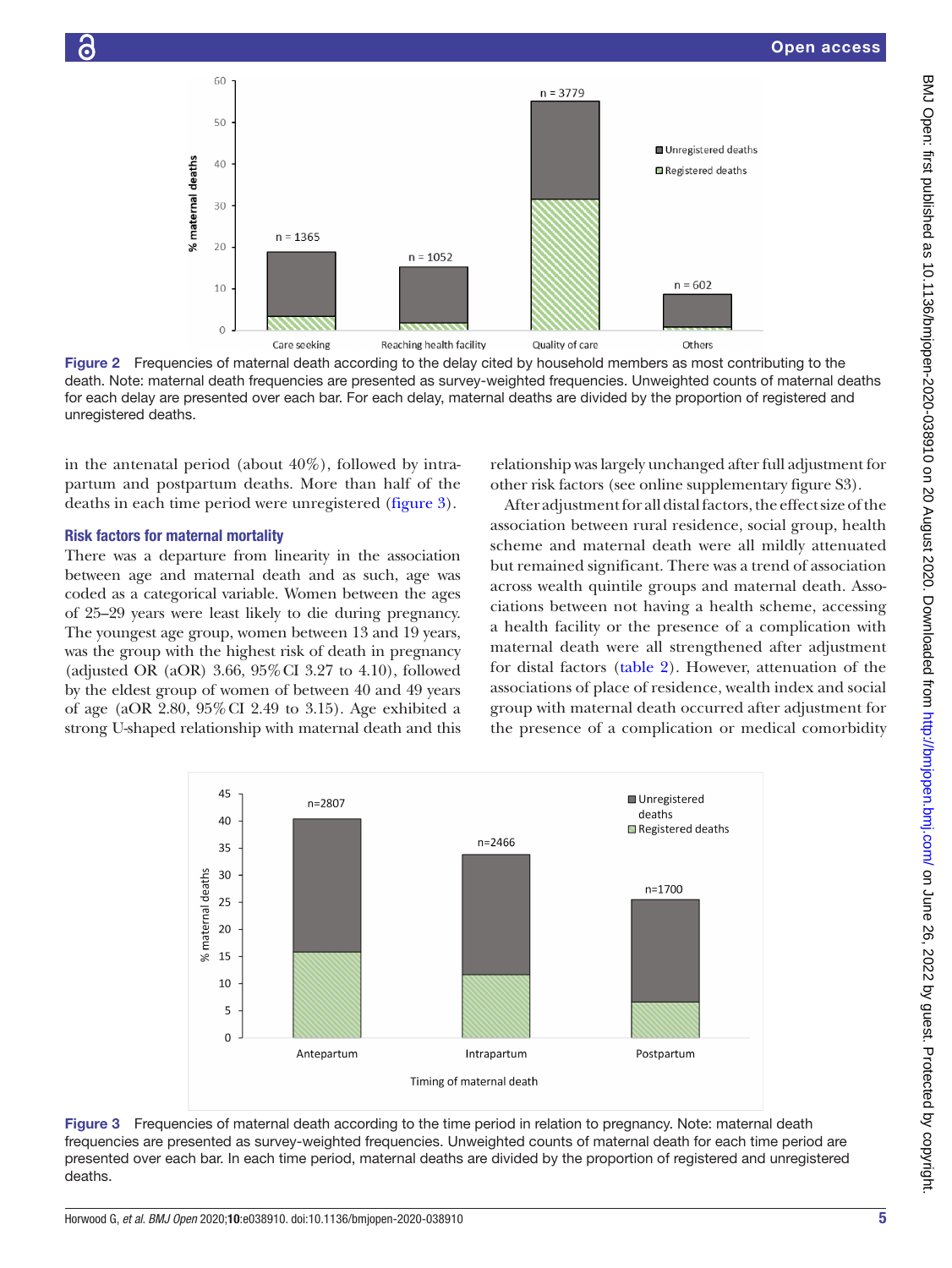<span id="page-5-0"></span>

| $\mathbf{N}$<br><b>Table</b> |            | Risk factors for maternal mortality with progressive |                     | adjustment       |                 |                  |                |                      |                   |                  |
|------------------------------|------------|------------------------------------------------------|---------------------|------------------|-----------------|------------------|----------------|----------------------|-------------------|------------------|
|                              | Unadjusted |                                                      | for age<br>Adjusted |                  | Distal factors* |                  |                | Intermediate factors | Proximal factors‡ |                  |
| Variables                    | 6R         | ᡖ<br>95%                                             | $\epsilon$          | ō<br>95%         | δR              | 95% CI           | 6R             | 95% CI               | 6R                | ō<br>95%         |
| Age (y)                      |            |                                                      |                     |                  |                 |                  |                |                      |                   |                  |
| $13 - 19$                    | 4.23       | 3.80 to 4.73                                         | ₹                   | $\mathbf{I}$     | 4.12            | 3.69 to 4.62     | 4.34           | 3.87 to 4.85         | 3.66              | 3.27 to 4.10     |
| $20 - 24$                    | 1.20       | 1.11 to 1.30                                         | $\lessgtr$          | т                | 1.20            | 1.11 to 1.30     | 1.25           | $1.15$ to $1.35$     | 1.16              | 1.07 to 1.26     |
| $25 - 29$                    | 1.00       | Τ.                                                   | ₹                   | Τ.               | 1.00            |                  | 1.00           |                      | 1.00              |                  |
| $30 - 34$                    | 1.25       | 1.14 to 1.37                                         | $\lessgtr$          | T                | 1.25            | 1.14 to 1.37     | 1.20           | 1.10 to 1.32         | 1.19              | 1.08 to 1.31     |
| $35 - 39$                    | 2.06       | 1.86 to 2.27                                         | $\lessgtr$          | Τ.               | 2.03            | 1.83 to 2.25     | 1.91           | $1.72$ to $2.12$     | 1.92              | $1.72$ to $2.13$ |
| 40-49                        | 3.17       | 2.83 to 3.54                                         | $\frac{4}{2}$       | т                | 3.13            | 2.79 to 3.51     | 2.91           | 2.60 to 3.27         | 2.80              | 2.49 to 3.15     |
| Distal factors               |            |                                                      |                     |                  |                 |                  |                |                      |                   |                  |
| Place of residence           |            |                                                      |                     |                  |                 |                  |                |                      |                   |                  |
| Urban                        | 1,00       | $\mathbf{I}$                                         | 1.00                |                  | 1.00            | T                | 1.00           |                      | 1.00              |                  |
| Rural                        | 1.34       | 1.23 to 1.47                                         | 1.28                | 1.17 to 1.40     | 1.23            | 1.12 to 1.34     | 1.05           | $0.95$ to $1.15$     | 0.97              | 0.88 to 1.07     |
| Religion                     |            |                                                      |                     |                  |                 |                  |                |                      |                   |                  |
| Hindu                        | 1.00       |                                                      | 1.00                |                  | 1.00            |                  | 1,00           |                      | 1,00              |                  |
| <b>Buddhist</b>              | 0.43       | 0.09 to 2.01                                         | 0.45                | $0.10$ to $2.12$ | 0.46            | $0.10$ to $2.14$ | 0.52           | 0.11 to 2.46         | 0.58              | $0.12$ to $2.77$ |
| Christian                    | 1.03       | $0.82$ to $1.30$                                     | 1.01                | 0.80 to 1.26     | 1.02            | 0.81 to 1.28     | 0.90           | 0.70 to 1.14         | 0.58              | 0.46 to 0.74     |
| Jain                         | 0.58       | 0.20 to 1.65                                         | 0.63                | $0.22$ to $1.79$ | 0.77            | 0.27 to 2.20     | 0.91           | 0.32 to 2.61         | 1.16              | 0.40 to 3.36     |
| Muslim                       | 0.83       | 0.76 to 0.91                                         | 0.79                | 0.73 to 0.86     | 0.84            | 0.77 to 0.92     | 0.76           | 0.69 to 0.83         | 0.64              | 0.59 to 0.70     |
| Sikh                         | 0.86       | 0.48 to 1.52                                         | 0.94                | 0.53 to 1.67     | 1.03            | 0.58 to 1.82     | 1.12           | 0.63 to 1.99         | 1.08              | 0.61 to 1.92     |
| Other                        | 1.03       | 0.78 to 1.37                                         | 0.96                | $0.72$ to $1.27$ | 0.88            | 0.66 to 1.18     | 0.76           | 0.56 to 1.02         | 0.72              | 0.54 to 0.97     |
| Social group                 |            |                                                      |                     |                  |                 |                  |                |                      |                   |                  |
| Other                        | 1,00       | T                                                    | 1,00                | п                | 1.00            |                  | 1,00           | т                    | 1,00              | т                |
| Scheduled caste              | 1.22       | 1.14 to 1.31                                         | .20                 | 1.12 to 1.29     | 1.15            | 1.06 to 1.23     | 1.10           | 1.02 to 1.19         | 1.10              | 1.02 to 1.18     |
| Scheduled tribe              | 1.24       | 1.14 to 1.34                                         | 1.19                | 1.10 to 1.29     | 1.15            | $1.05$ to $1.26$ | 1.11           | $1.02$ to $1.21$     | 1.43              | 1.31 to 1.56     |
| Wealth index                 |            |                                                      |                     |                  |                 |                  |                |                      |                   |                  |
| Wealthiest                   | 1,00       | T                                                    | 1.00                |                  | 1.00            |                  | 1,00           | п                    | 1.00              | п                |
| Quintile 4                   | 1.07       | 0.97 to 1.17                                         | 1.07                | $0.97$ to $1.17$ | 1.07            | $0.97$ to $1.18$ | 1.03           | $0.94$ to 1.14       | 0.99              | 0.89 to 1.09     |
| Quintile 3                   | 1.16       | 1.06 to 1.27                                         | 1.14                | 1.04 to 1.25     | 1.17            | 1.06 to 1.28     | 1.09           | $0.99$ to 1.20       | 0.97              | 0.88 to 1.07     |
| Quintile 2                   | 1.25       | 1.14 to 1.37                                         | ζj                  | 1.11 to 1.32     | 1.22            | 1.11 to 1.33     | 1.11           | 1.02 to 1.22         | 0.97              | 0.89 to 1.07     |
| Lowest quintile              | 1.21       | 1.10 to 1.32                                         | 1.18                | 1.08 to 1.30     | 1.15            | 1.05 to 1.26     | 1.08           | $0.98$ to $1.18$     | 0.81              | 0.74 to 0.90     |
| Has health scheme            |            |                                                      |                     |                  |                 |                  |                |                      |                   |                  |
| Yes                          | 1,00       | T.                                                   | 1.00                | П                | 1.00            | п                | $\overline{5}$ | T                    | 1.00              | п                |
| $\frac{1}{2}$                | 1.24       | 1.10 to 1.39                                         | 1.26                | 1.12 to 1.41     | 1.36            | 1.21 to 1.53     | 1.33           | 1.18 to 1.50         | 2.72              | 2.41 to 3.07     |
| Intermediate factors         |            |                                                      |                     |                  |                 |                  |                |                      |                   |                  |
|                              |            |                                                      |                     |                  |                 |                  |                |                      |                   | Continued        |

BMJ Open: first published as 10.1136/bmjopen-2020-038910 on 20 August 2020. Downloaded from <http://bmjopen.bmj.com/> on June 26, 2022 by guest. Protected by copyright.

BMJ Open: first published as 10.1136/bmjopen-2020-038910 on 20 August 2020. Downloaded from http://bmjopen.bmj.com/ on June 26, 2022 by guest. Protected by copyright.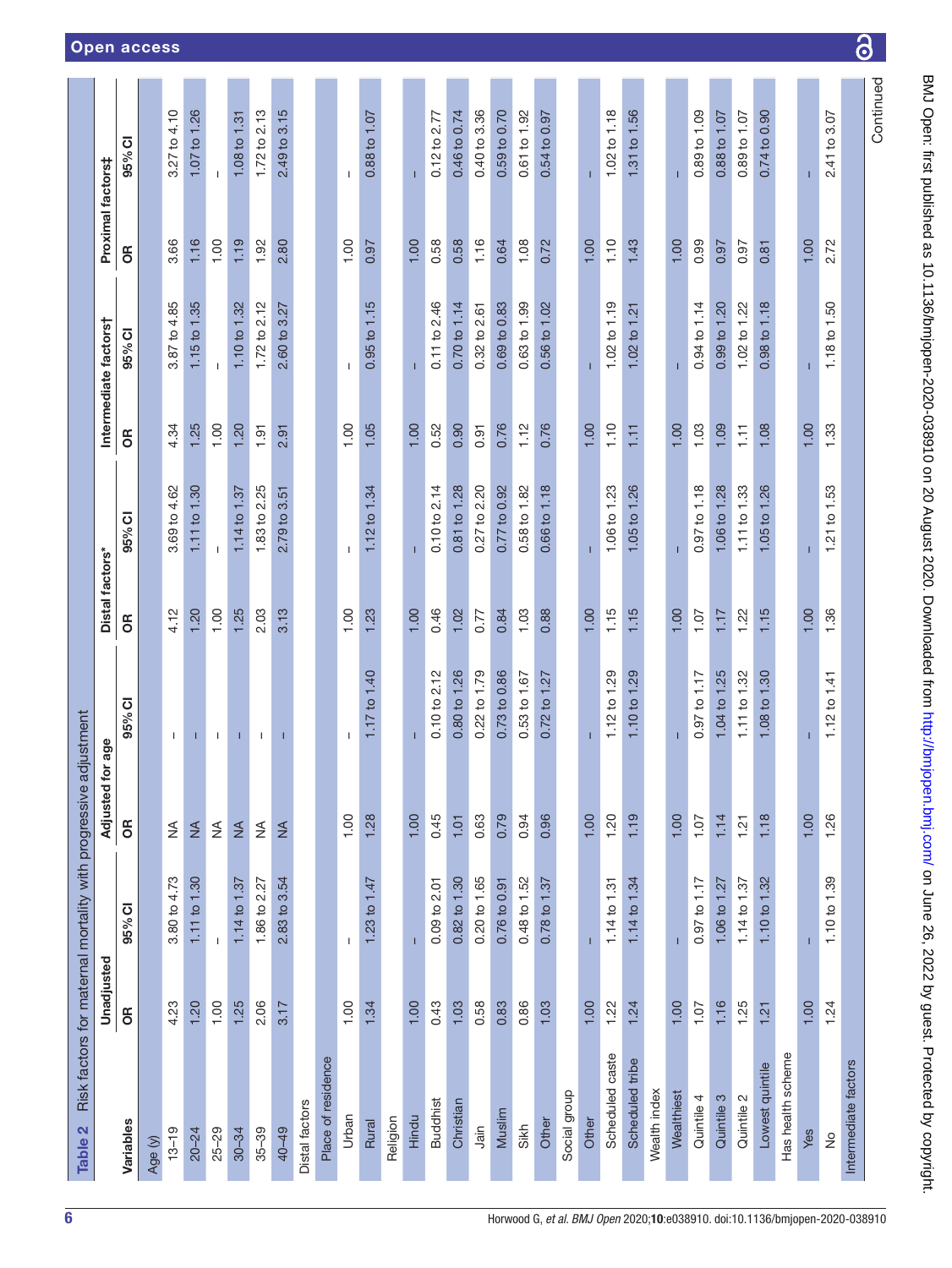| Table 2 Continued                                                                                                                                                                                                                                                    |            |              |                  |                |                 |              |               |                       |                   |        |
|----------------------------------------------------------------------------------------------------------------------------------------------------------------------------------------------------------------------------------------------------------------------|------------|--------------|------------------|----------------|-----------------|--------------|---------------|-----------------------|-------------------|--------|
|                                                                                                                                                                                                                                                                      | Unadjusted |              | Adjusted for age |                | Distal factors* |              |               | Intermediate factors+ | Proximal factors‡ |        |
| Variables                                                                                                                                                                                                                                                            | õ          | 95% CI       | g                | 95% CI         | õ               | 95% CI       | g             | 95% CI                | $\frac{1}{2}$     | 95% CI |
| Accessed health facility                                                                                                                                                                                                                                             |            |              |                  |                |                 |              |               |                       |                   |        |
| Yes                                                                                                                                                                                                                                                                  | 1.00       | Ī            | 1.00             | Ī              | 1.00            | Ī            | $\frac{4}{5}$ | Ī                     | 1.00              | Ī      |
| $\frac{1}{2}$                                                                                                                                                                                                                                                        | 2.26       | 2.13 to 2.40 | 2.21             | 2.09 to 2.35   | 2.22            | 2.08 to 2.36 | ≸             | ı                     | I                 | 2.93   |
| Proximal factors§                                                                                                                                                                                                                                                    |            |              |                  |                |                 |              |               |                       |                   |        |
| $\frac{1}{2}$                                                                                                                                                                                                                                                        | 1.00       | I            | 1.00             | I              | 1.00            | I            | 1.00          | I                     | 1.00              | I      |
| Yes                                                                                                                                                                                                                                                                  | 36.5       | 32.8 to 40.7 | 36.2             | 32.6 to 40.3   | 40.1            | 35.9 to 44.8 | 50.2          | 44.5 to 56.6          | $\frac{1}{2}$     | I      |
| [All analyses use logistic regression and are adjusted for clustering and<br>§Pregnancy complication or medical comorbidity.<br>tFurther adjusted for accessing health facility.<br>‡Further adjusted for proximal factors.<br>*Further adjusted for distal factors. |            |              |                  | survey design. |                 |              |               |                       |                   |        |

[\(table](#page-5-0) 2). Being of an SC or ST group continued to be significantly associated with maternal death. Not having a health scheme conferred significant risk (aOR 2.72, 95%CI 2.41 to 3.07) after adjustment for other factors.

After taking into account, the access to a health facility, the association between rural residence and maternal death was attenuated (aOR  $1.05$ ,  $95\%$  CI 0.95 to 1.15). In addition, the trend of association between wealth quintile groups and maternal death was no longer significant and there was no evidence of association between wealth index and dying in pregnancy. [Online supplementary figures S4](https://dx.doi.org/10.1136/bmjopen-2020-038910)  [and S5](https://dx.doi.org/10.1136/bmjopen-2020-038910) depict the attenuation of the association between maternal mortality and both wealth and rural residence with sequential adjustment for other risk factors.

The magnitude of the association between proximal factors (pregnancy complications and medical comorbidities) and maternal death was further increased after adjustment for the distal and intermediate factors (aOR 50.2, 95%CI 44.5 to 56.6).

F-statistics adjusted for survey design as a measure of contribution to the model fit showed that the variables accounting for the greatest amount of variation in the data were proximal factors, accessing a health facility, not having a health scheme, and age. Model diagnostics showed no evidence of collinearity between dependent variables or model misspecification.

In assessing clustering of the data, SEs were compared between models with survey-weighted data using Taylor linearisation variance estimates and proportion-weighted data using robust SEs. These were found to be equivalent. Point estimates and SEs were similar between models with unweighted data and survey-weighted data. These findings suggested that clustering effects were minimal in the study population. Further, the findings were comparable in imputed models and complete-case analysis with a marginal widening of the 95% CIs. See [online supple](https://dx.doi.org/10.1136/bmjopen-2020-038910) [mentary tables S1–S3](https://dx.doi.org/10.1136/bmjopen-2020-038910) in the supplementary file.

[Figure](#page-6-0) 4 shows the AUROC curve for each group of risk factors. Together, the distal and intermediate factors



<span id="page-6-0"></span>Figure 4 Area under the receiver-operating characteristic (AUROC) curve for distal, intermediate and proximal factors. Note: analysis was run using unweighted logistic regression.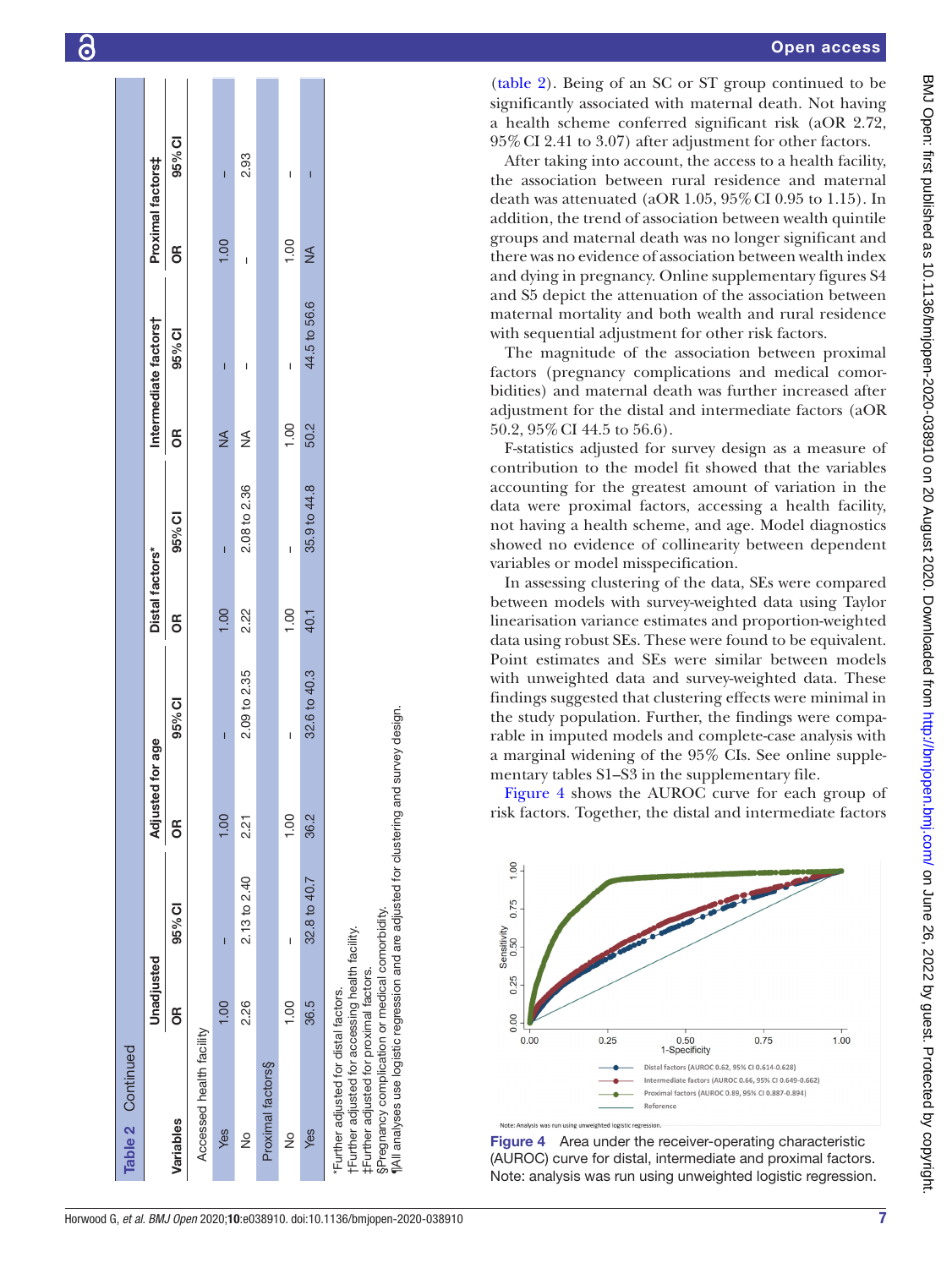accounted for 66% (95% CI 0.649 to 0.662) of the variance in the data. With the addition of the proximal factors, this increased to 89% (95% CI 0.887 to 0.894).

#### **DISCUSSION**

Our study showed that the MMR in the nine states was much higher than the corresponding WHO estimates for India's overall MMR for a similar time period. Lack of quality care in the health facilities was perceived as the factor most contributing to the maternal deaths by family members of deceased women. Proximal factors, which encompassed any pregnancy complication or medical comorbidity, were the strongest predictors of women dying in pregnancy followed by lack of access to the health facility. More importantly, the study showed that the effects of living rurally and being poor could be mitigated by improving access to the health facility. Other risk factors identified were younger or older maternal age, belonging to a scheduled tribe or caste social group, and not being enrolled in a health scheme.

The WHO reported MMR for India in 2010 was  $208/100000$  live births<sup>1 6</sup> compared with  $383/100000$ live births calculated in our study population for a similar period (2007–2009). This discrepancy reflects the high burden of maternal mortality in India's nine socioeconomically disadvantaged states. Moreover, in our study, more than half of the maternal deaths had not been previously recorded. Efforts to create a national electronic database for maternal death surveillance in India began in  $2013<sup>14</sup>$  but the progress is still limited, mainly due to lack of resources.<sup>1516</sup>

Our study identified two key modifiable health systems determinants of maternal mortality in the nine disadvantaged states—access to the health facility and quality of care. Research in many low/middle-income countries (LMICs) consistently show that living in rural areas and being poor are associated with decreased odds of childbirth in the health facility, antenatal care and skilled attendance at birth. $1718$  Our study demonstrated that the effects of wealth and living rurally were mediated by a woman's ability to access care and do not exert a direct effect on maternal mortality. This is an important finding in the context of India and other LMICs in terms of universal access to antenatal, delivery and postnatal care. Access to appropriate good quality care could mitigate the effects of socioeconomic inequalities know to be associated with a high burden of maternal mortality.

The AUROC curve analysis provides evidence that proximal factors (pregnancy complications and medical co-morbidities) were the strongest predictors of maternal mortality in this population. Further, the association between proximal factors and maternal death was strengthened after accounting for other factors showing that these complications remain the most important risk factors for maternal death, thus reinforcing the importance of high-quality antenatal care, availability of basic emergency obstetrical care and postnatal care.

Nonetheless, in our study population, poor quality of care was reported as the factor most contributing to the maternal death in 55% of the deaths.

In 2005, the Indian government implemented the NRHM to address gaps in maternal healthcare. Improving the access to and quality of care, particularly for rural areas in high focus states, were the main objective of this initiative.<sup>9</sup> Since 2005, India has seen some improvements. Institutional deliveries increased from 39% in 2005 to 79% in 2013. Complete antenatal care coverage increased from 37% to 51% and postnatal care increased from 27% to 36%.<sup>[19](#page-8-15)</sup> However, studies show that the programme has had little or no effect on clinical outcomes. For example, despite the increase in health facility deliveries, there has been no demonstrated decline in maternal mortality.<sup>[11 20](#page-8-9)</sup>

Studies have repeatedly shown that quality of care is lacking in public health facilities, including non-availability of essential medicines such as uterotonics and antibiotics, and lack of facilities for caesarean section and blood transfusion. $^{21}$  Further, government reports on the state of public facilities in these nine states have reported lack of toilet facilities, unreliable electricity and unsatisfactory cleanliness,<sup>[22](#page-9-1)</sup> and lack of basic measures of obstetrical care such as adequate hand hygiene.<sup>23</sup> Moreover, there have been reports of verbal and physical abuse of staff towards patients.<sup>822</sup>

Conforming with the findings of other studies,  $2425$  age and maternal death exhibited a strong U-shaped association in which the youngest (women aged 13–19 years) and the oldest age group (women aged 40–49 years) had the highest risk of dying. India's National Family Health Survey showed that of women aged 20–49 years, 27% had been married before the age of 15 years and 58% were married before the legal age of marriage of 18 years. In addition, 30% of Indian women had given birth by age 19 years[.19](#page-8-15) While age itself is not a modifiable risk factor, childbearing age should be regarded as one. Women should be able to exert control over when they choose to become pregnant. Policies supporting universal access to contraception, family planning counselling, safe abortion and promoting women's empowerment need continued attention in India.

This is a large population-based study conducted using a survey with minimal sampling bias and included a sample size of almost 2 million women and over 7000 recorded maternal deaths. The AHS database had two advantages over other household surveys in India: (1) it had more detailed information about a range of potential risk factors that we set out to examine in this study and (2) it allowed us to focus our analysis on socioeconomically disadvantaged states with a high burden of maternal deaths. We were able to study a population where maternal deaths are often unreported and where vital statistics and health-related data are lacking. One limitation is that the AHS was conducted in 2010–2013, and it is possible that the risk factors identified in our study may have changed over the years. However, they are unlikely to have changed significantly, considering that these nine states continue to have a higher maternal mortality rate than the rest of India. The risk factors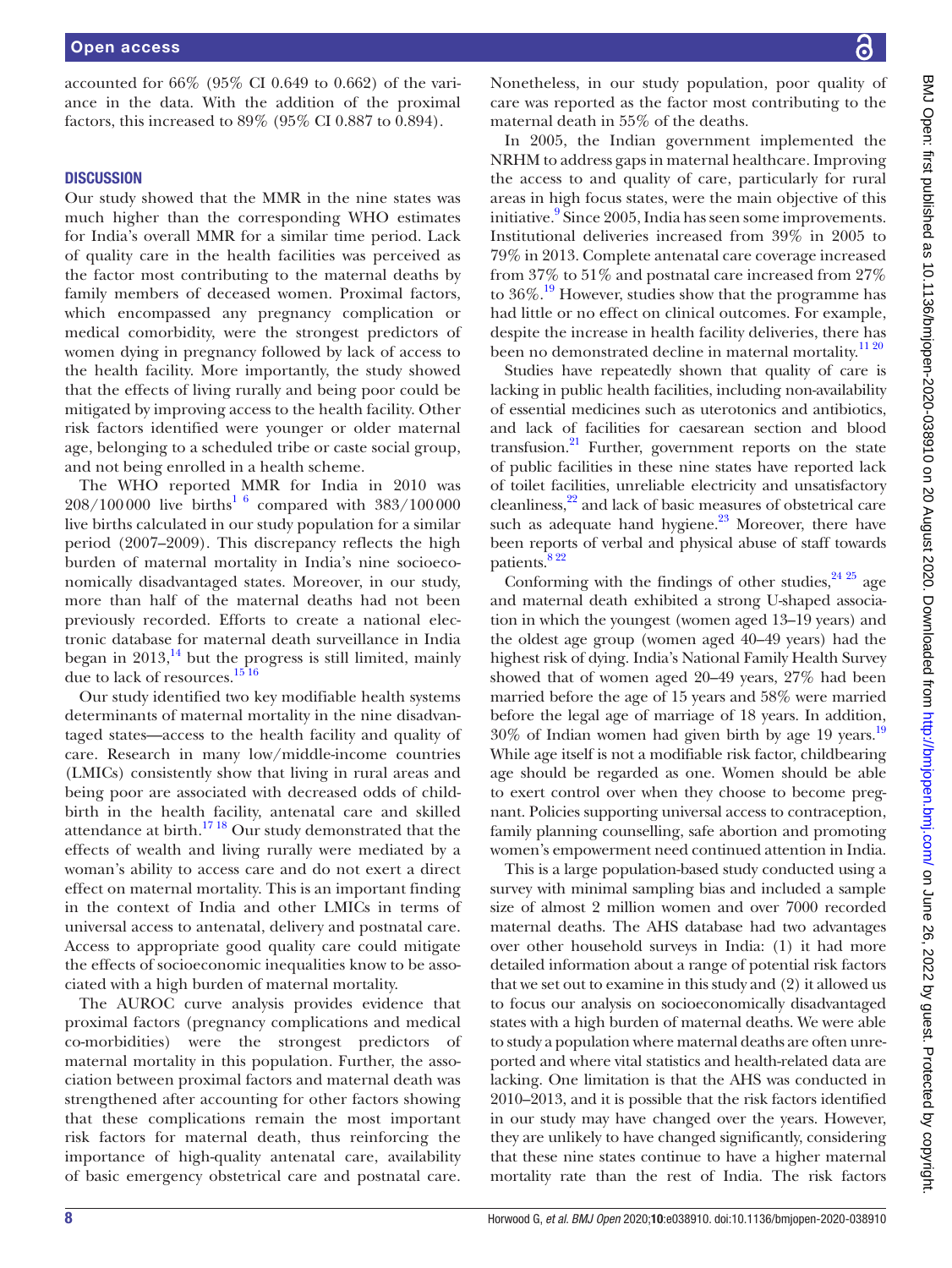included in the regression model were informed by both established theory in the field of maternal health and a current review of the literature specific to the study setting, and the analysis addressed distal, intermediate and proximal causes of maternal death crucial to the understanding of women's health dynamics in the most vulnerable population in India's EAG states.

We acknowledge that information collected about women dying in pregnancy was limited and did not include several factors identified as important by the literature review such as education, paid employment, parity, age at first pregnancy, distance to the health facility or having a skilled birth attendant. However, a majority of these factors would have been covered by the 'wealth index' and 'access to health facility'. The survey design is also likely to have introduced a non-systematic reporting bias. In keeping with previous literature, under-reporting of early pregnancy deaths, particularly those arising from complications of abortion or deaths prior to detecting pregnancy, and of maternal deaths arising from indirect causes that might have been reported as deaths due to medical causes (ignoring the pregnancy state) could have led to an underestimation of maternal deaths.[26](#page-9-4)

Maternal mortality in India's EAG states greatly exceeds the national average and is far from the target set out by the SDGs. Analysis of the results in the context of India's healthcare system suggests that targeted interventions to improve maternal outcomes in this population would include improved in-hospital care, improved access to healthcare services and guaranteed skilled personnel and basic emergency obstetrical care in every maternity centre. Reducing maternal mortality in India's socioeconomically disadvantaged states is achievable but will require continued accelerated national efforts to recognise the importance of women's lives and invest in sustainable health systems founded on principles of accountability and evidence-based medicine.

#### Twitter Charles Opondo [@charlesopondo](https://twitter.com/charlesopondo)

Contributors GH reviewed the literature, conducted the analysis and wrote the first draft of the paper; CO supervised the data analysis, interpretation and discussion of the results, and edited the paper; SSC helped in acquiring and interpreting the data, and edited the paper; AR edited the paper; MN developed the concept for the study, supervised the data analysis, interpretation and discussion of the results, and edited the paper.

Funding The study was funded by a Medical Research Council Career Development Award to Manisha Nair (Grant Ref: MR/P022030/1). The funder had no role in the study design, data analysis, data interpretation or writing of the manuscript. All authors, had full access to all of the data in the study and can take responsibility for the integrity of the data and the accuracy of the data analysis.

#### Competing interests None declared.

Patient and public involvement Patients and/or the public were not involved in the design, or conduct, or reporting, or dissemination plans of this research.

Patient consent for publication Not required.

Ethics approval Ethics approval was not required since this was a secondary analysis of anonymous survey data.

Provenance and peer review Not commissioned; externally peer reviewed.

Data availability statement Data are available in a public, open access repository. The anonymised data is freely available through the Indian Government's Data Sharing Portal.

Open access This is an open access article distributed in accordance with the Creative Commons Attribution 4.0 Unported (CC BY 4.0) license, which permits others to copy, redistribute, remix, transform and build upon this work for any purpose, provided the original work is properly cited, a link to the licence is given, and indication of whether changes were made. See: [https://creativecommons.org/](https://creativecommons.org/licenses/by/4.0/) [licenses/by/4.0/](https://creativecommons.org/licenses/by/4.0/).

#### ORCID iDs

Charles Opondo <http://orcid.org/0000-0001-8155-4117> Manisha Nair <http://orcid.org/0000-0003-0660-5054>

#### REFERENCES

- <span id="page-8-0"></span>1 Alkema L, Chou D, Hogan D, *et al*. Global, regional, and national levels and trends in maternal mortality between 1990 and 2015, with scenario-based projections to 2030: a systematic analysis by the un maternal mortality estimation Inter-Agency group. *[Lancet](http://dx.doi.org/10.1016/S0140-6736(15)00838-7)* 2016;387:462–74.
- <span id="page-8-1"></span>2 Rosenfield A, Maine D. Maternal mortality-A neglected tragedy. *[Lancet](http://dx.doi.org/10.1016/S0140-6736(85)90188-6)* 1985;326:83–5.
- 3 World Health Organisation. *Reduction of maternal mortality: a joint WHO/UNFPA/UNICEF world bank statement*. Geneva: World Health Organisation, 1999.
- <span id="page-8-2"></span>4 World Health Organisation. MDG 5:Improve maternal health Geneva, 2015. Available: [https://www.who.int/topics/millennium\\_](https://www.who.int/topics/millennium_development_goals/maternal_health/en/) [development\\_goals/maternal\\_health/en/](https://www.who.int/topics/millennium_development_goals/maternal_health/en/) [Accessed 07 Feb 2020].
- <span id="page-8-3"></span>5 Registrar General of India Sample registration system. Special Bulletin on maternal mortality in India 2014-16 sample registration system. *SRS Bulletin* 2018;91:16–18.
- <span id="page-8-4"></span>6 World Health Organisation. *Trends in maternal mortality: 1990 to 2015*. Geneva: World Health Organisation, 2018.
- <span id="page-8-5"></span>7 The World Bank Group. *Kerala: indicators at a glance: the world bank group*, 2017.
- <span id="page-8-6"></span>Nair H, Panda R. Quality of maternal healthcare in India: has the national rural health mission made a difference? *[J Glob Health](http://www.ncbi.nlm.nih.gov/pubmed/23198105)* 2011;1:79–86.
- <span id="page-8-7"></span>9 Chatterjee P. The health system in India: the underserved majority. *[Lancet](http://dx.doi.org/10.1016/S0140-6736(17)32860-X)* 2017;390:2426–7.
- <span id="page-8-8"></span>10 Office of the Registrar General & Census Commissioner. *Annual health survey report: a report on core and vital health indicators- part 1*, 2016.
- <span id="page-8-9"></span>11 Randive B, Diwan V, De Costa A. India's conditional cash transfer programme (the JSY) to promote institutional birth: is there an association between institutional birth proportion and maternal mortality? *[PLoS One](http://dx.doi.org/10.1371/journal.pone.0067452)* 2013;8:e67452.
- <span id="page-8-10"></span>12 World Health Organisation. *Closing the gap:policy into practice on social determinants of health:discussion paper*. Geneva: World Health Organisation, 2011.
- <span id="page-8-11"></span>13 Archer KJ, Lemeshow S, Hosmer DW. Goodness-of-fit tests for logistic regression models when data are collected using a complex sampling design. *[Comput Stat Data Anal](http://dx.doi.org/10.1016/j.csda.2006.07.006)* 2007;51:4450–64.
- <span id="page-8-12"></span>14 Purandare C, Bhardwaj A, Malhotra M, *et al*. Every death counts: electronic tracking systems for maternal death review in India. *[Int J](http://dx.doi.org/10.1016/j.ijgo.2014.09.003)  [Gynaecol Obstet](http://dx.doi.org/10.1016/j.ijgo.2014.09.003)* 2014;127:S35–9.
- <span id="page-8-13"></span>15 Gupta M, Rao C, Lakshmi PVM, *et al*. Estimating mortality using data from civil registration: a cross-sectional study in India. *[Bull World](http://dx.doi.org/10.2471/BLT.15.153585)  [Health Organ](http://dx.doi.org/10.2471/BLT.15.153585)* 2016;94:10–21.
- 16 Rane TM, Mahanta TG, Islam S, *et al*. Civil registration system (CRS) for birth and death registration in Assam – a rapid assessment. *[Clin](http://dx.doi.org/10.1016/j.cegh.2019.05.006)  [Epidemiol Glob Health](http://dx.doi.org/10.1016/j.cegh.2019.05.006)* 2020;8:117–22.
- <span id="page-8-14"></span>17 Ahmed S, Creanga AA, Gillespie DG, *et al*. Economic status, education and empowerment: implications for maternal health service utilization in developing countries. *[PLoS One](http://dx.doi.org/10.1371/journal.pone.0011190)* 2010;5:e11190.
- 18 Bauserman M, Lokangaka A, Thorsten V, *et al*. Risk factors for maternal death and trends in maternal mortality in low- and middleincome countries: a prospective longitudinal cohort analysis. *[Reprod](http://dx.doi.org/10.1186/1742-4755-12-S2-S5)  [Health](http://dx.doi.org/10.1186/1742-4755-12-S2-S5)* 2015;12:S5.
- <span id="page-8-15"></span>19 International Institute for Population Sciences. National family health survey (NFHS-4) 2015-16 India, International Institute for population sciences (IIPS) and ICF (1-192), 2017. Available: [http://rchiips.org/](http://rchiips.org/NFHS/NFHS-4Reports/India.pdf) [NFHS/NFHS-4Reports/India.pdf](http://rchiips.org/NFHS/NFHS-4Reports/India.pdf)
- 20 Lim SS, Dandona L, Hoisington JA, *et al*. India's Janani Suraksha Yojana, a conditional cash transfer programme to increase births in health facilities: an impact evaluation. *[Lancet](http://dx.doi.org/10.1016/S0140-6736(10)60744-1)* 2010;375:2009–23.